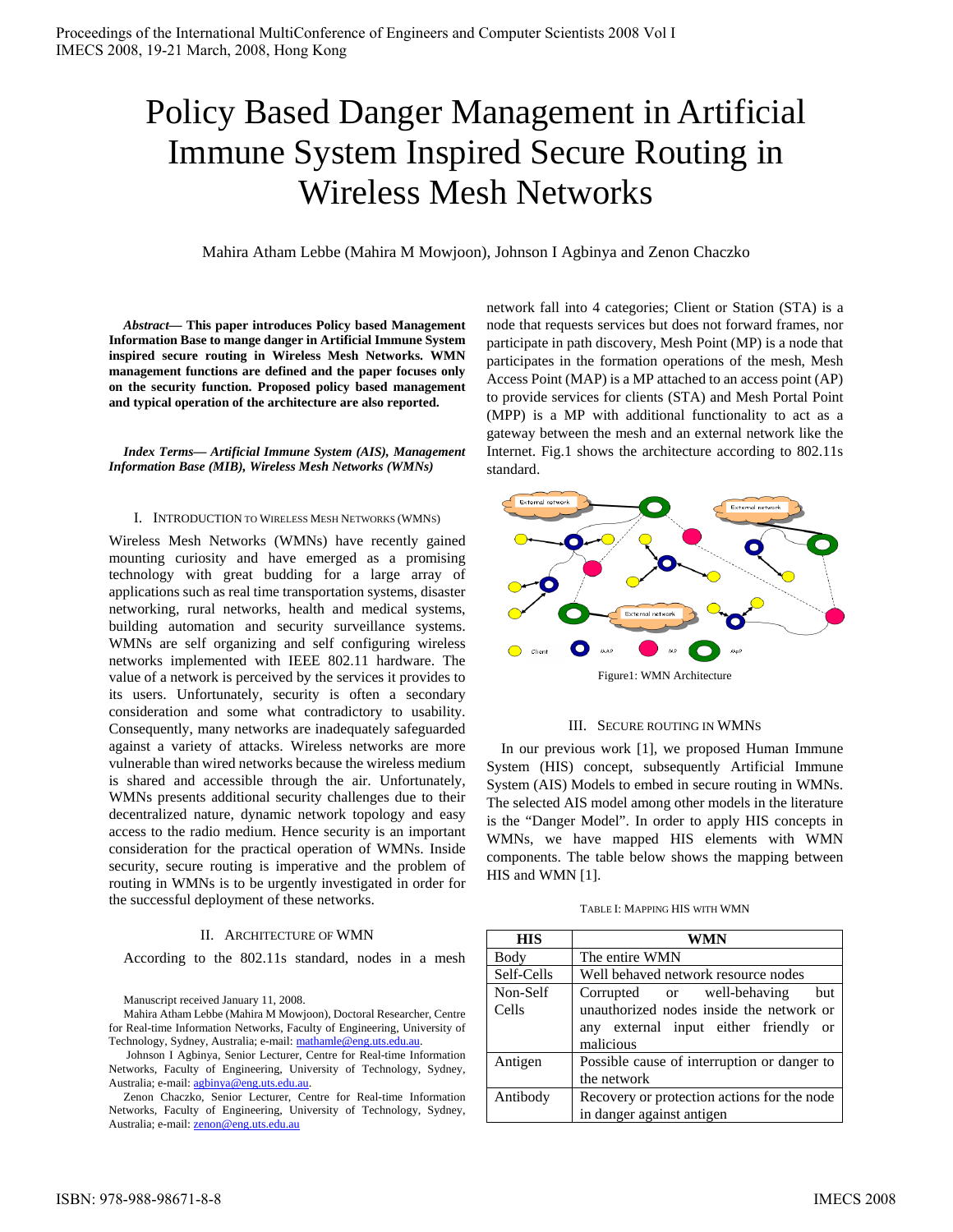The process of modeling WMN security based on danger theory consists of two steps [1]. The first step is to recognize the danger signal and the second step is to classify danger signals into different levels. Danger signals can therefore be issued by the network cells (nodes). The danger signals signify the state of the mesh network. Some examples of danger signals are the number of error messages generated per second by a broken link of the network, the number of transmitted packets per second, congestion over a threshold, inappropriate disk activity, node failure, noise and viruses. In order to realize the first step, we need to find a mechanism to store the state information of the network elements. In this paper we propose a method to store node state information in the network. In our proposal, we basically introduce object oriented approach. The WMN entities are treated as objects and each object has a unique ID, attributes and behaviors.

## IV. WIRELESS MESH NETWORK MANAGEMENT FUNCTIONS

In this section we define five major management functions and concentrate on security management, specifically AIS embedded secure routing.



Figure2: WMN Management functions

The Configuration Management records and maintains network configuration, parameter updating for ensuring correct network operation; Performance Management includes performance measurement of hardware and software. For example, how long a request takes to give a response? How many responses are given to a request?; Accounting Management handles network users. For instance, how many times a user logs into the system? Or how many requests are done each time; Fault Management finds problems or errors from network. This is used to know if a network component was running or not and Security Management is responsible for controlling the process of information access in the network, providing protection for network resources, services and data to avoid danger. During this process the system may check if a user can log in the system or not.

## V. MANAGEMENT INFORMATION BASE (MIB)

A MIB is a tree data structure, where the leaves are individual items of data called objects or variables. A MIB object may be, for example, a counter or a protocol status. These managed objects allow remote monitoring and control of systems over a network. The frequent incorrect way to visualize a MIB is as a database on a managed system. It is more correct to view a MIB as definitions of the information that can be accessed and the events that can be reported by standard protocols. Standard operations are requested or performed on a system via a management agent by management clients. It is the responsibility of the management agent to access the requested information and return it to the requesting client. Some example values for MIB object are [3] Object type which identifies the type of MIB object, Syntax which identifies the data type which models the object, Access which identifies the maximum level of access, Status which specifies the status of a managed object and a description which provides a textual description of the managed object. In wireless networks SNMP MIBs are used to manage hardware.

The SNMP MIB is conceptually a tree structure with conceptual tables containing information such as transmission medium or routing protocols. MIBs may be standard or enterprise. Internet standard MIBs are defined by working groups of the Internet Engineering Task Force (IETF) and published as Requests for Comment (RFCs). Enterprise MIBs are defined by other organizations, usually individual companies.

The definition of managed objects may progress independent of the protocols used to operate on the MIB and the MIBs can be reformatted accordingly. However, operations may be generalized into three categories: information retrieval, information modification, and unsolicited information reporting.

# VI. POLICY BASED MIB

The increasing complexity and heterogeneity of WMN initiates major challenge to network management. Thus, good management policies are critical for successful operation of WMN. Policy based management supports the network and service administrators by (a) using a high degree of viewpoints of quality and (b) providing a variety of the services while decreasing the cost of running the services [2]. It is an appropriate means to automate many of the management functions. In policy based management systems, since the policies defined by the administrators do not directly translate into device configurations, the system uses the current network state and configuration to determine a set of configurations that enforce these policies [2].

We propose the following four issues to sense in order to ensure the successful deployment of policy-based management in WMN:

- What kind of management knowledge is needed to uphold the formation of the policy?
- How to choose the apposite network states which form the management knowledge
- How to apply the composed knowledge for a safe policy application
- How can the policies specified be imposed efficiently? i.e. the requested network service should be offered without adversely affecting other services and the quality of the requested services

# VII. PROPOSED ARCHITECTURE OF THE POLICY BASED MANAGEMENT SYSTEM

The proposed architecture consists of three major components, policy based MIB (PMIB), Policy Management